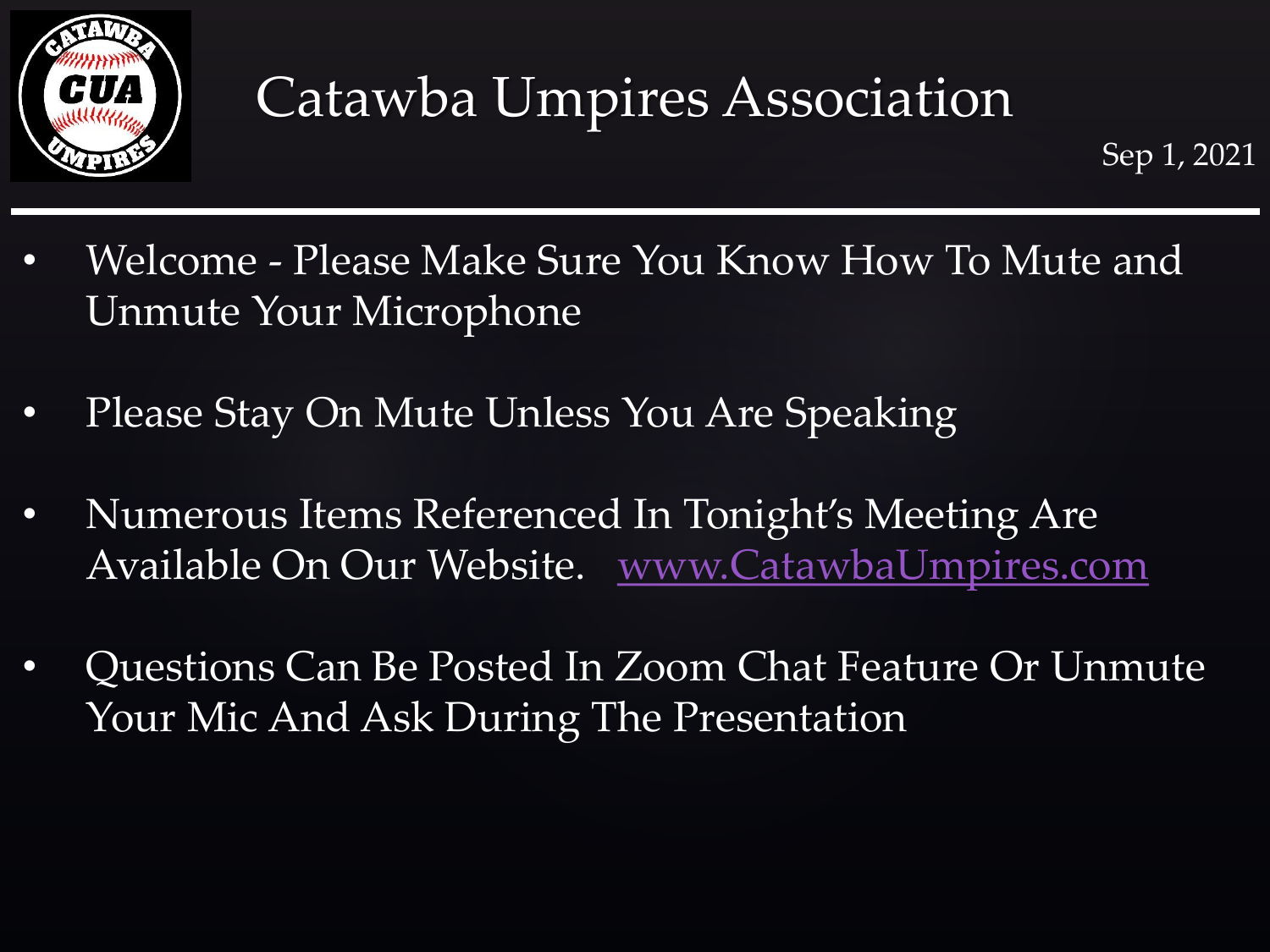

- Agenda
	- Fall Leagues Overview
		- Clover Rec
		- Diamond Prospects
		- Tournament Sat 10/9 & Sun 10/10
	- Arbiter Blocks
	- Spring vs Fall Leagues
	- Payment for Fall Games
	- Flexibility COVID and Location/Time Changes
	- Questions/Comments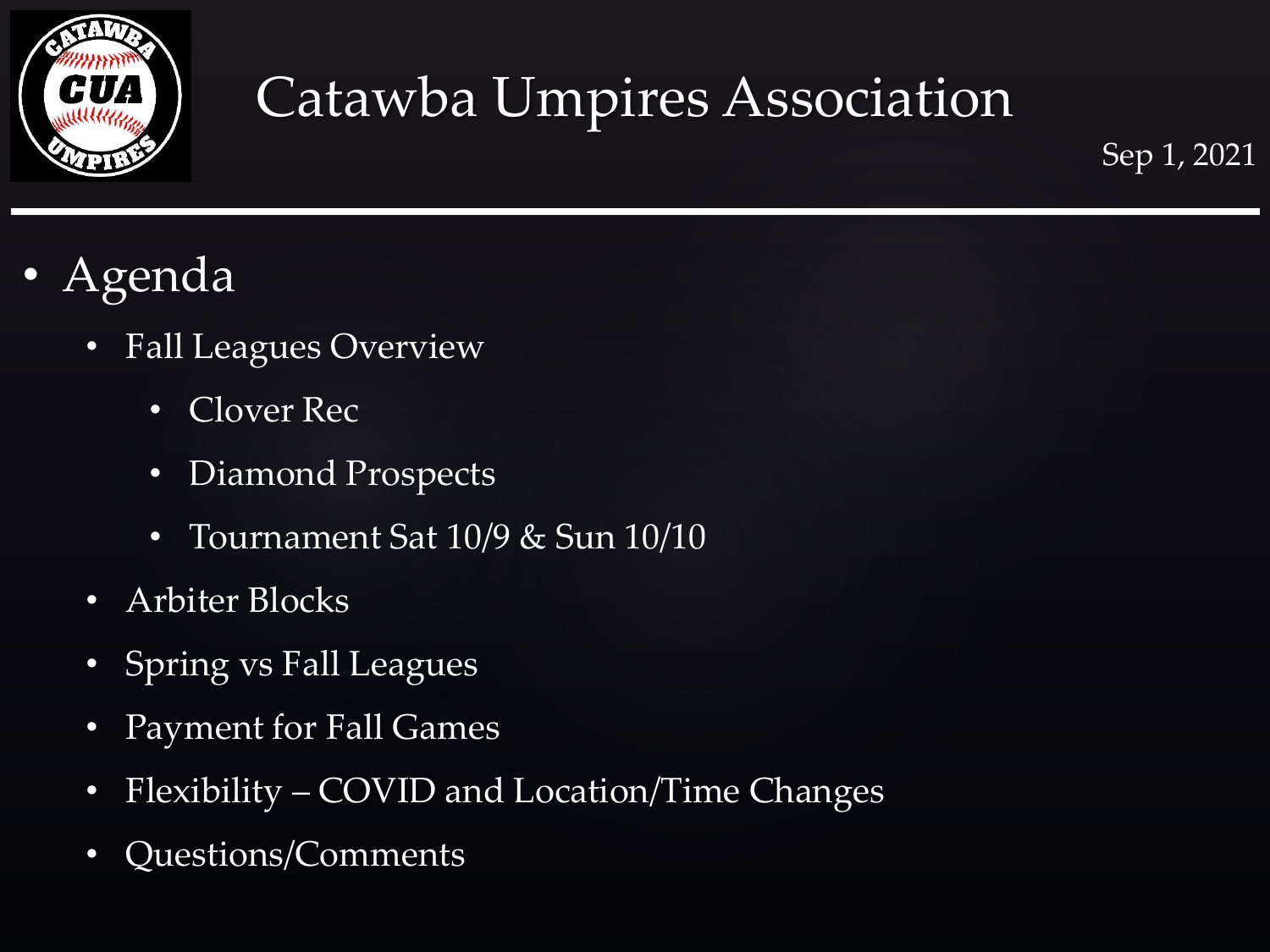

- Fall Leagues Overview
	- Clover Rec League
		- Pay: \$60/Umpire/Game All Games DH
		- Minors 9-10 and O-Zone 11-12
			- 6 Innings or 80 Minutes
			- No new inning after 75 Mins
		- Minors Only
			- 7 Runs Max per inning
			- Drop dead 75 mins if last inning and team down by 8+ runs
			- No max runs rule in  $6<sup>th</sup>$  inning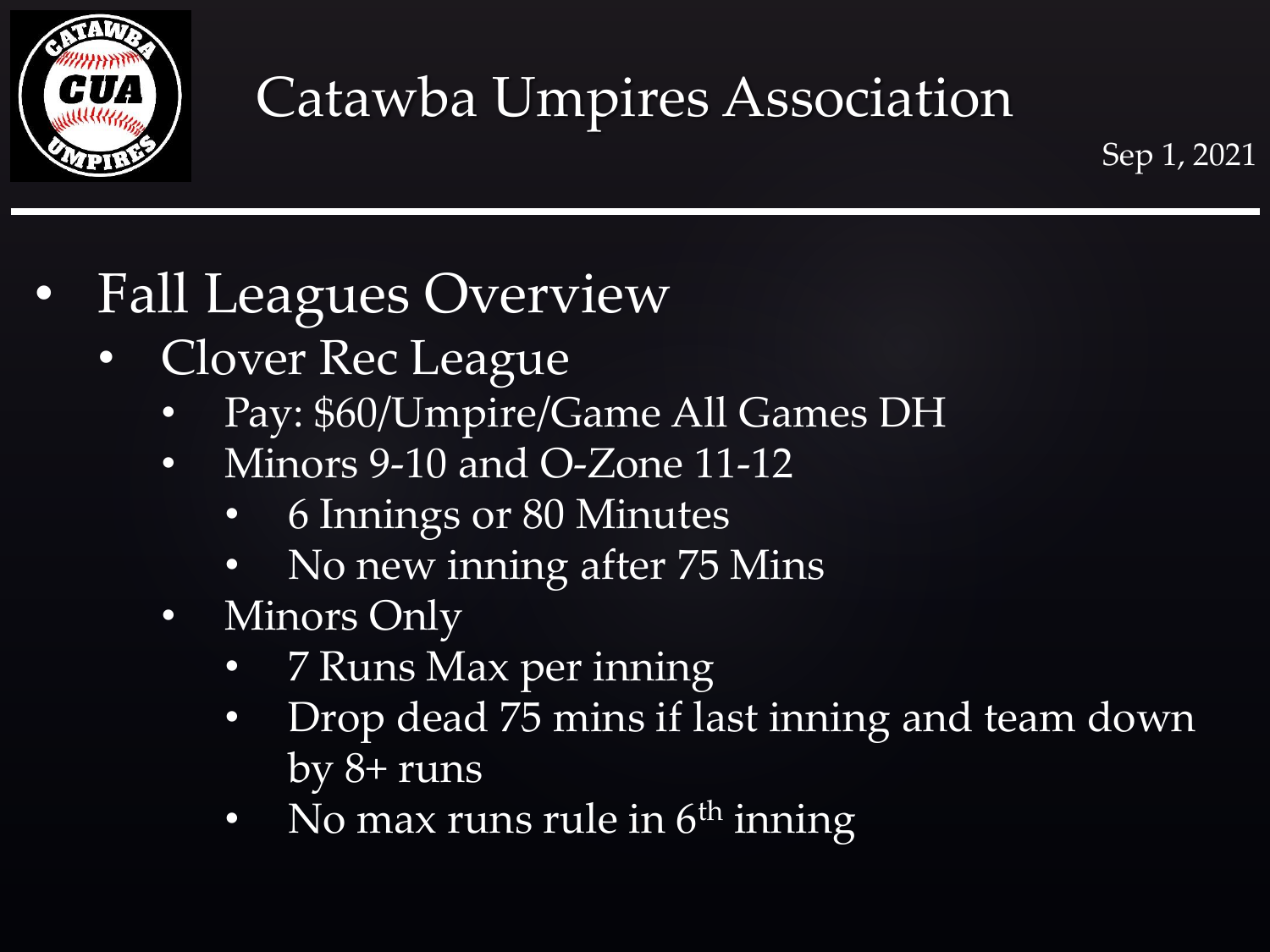

- Fall Leagues Overview
	- Diamond Prospects Fall League
		- Pay: Single Game \$82.50 DH \$150
		- Single Game 7 Innings or 130 Minute Time Limit
		- Double Header 7 Innings 110 Minute Time Limit
		- If ahead, Home Team can still elect to hit in bottom of last inning
		- No Run Rules
		- 8 Hitters per inning maximum
		- Free Substitution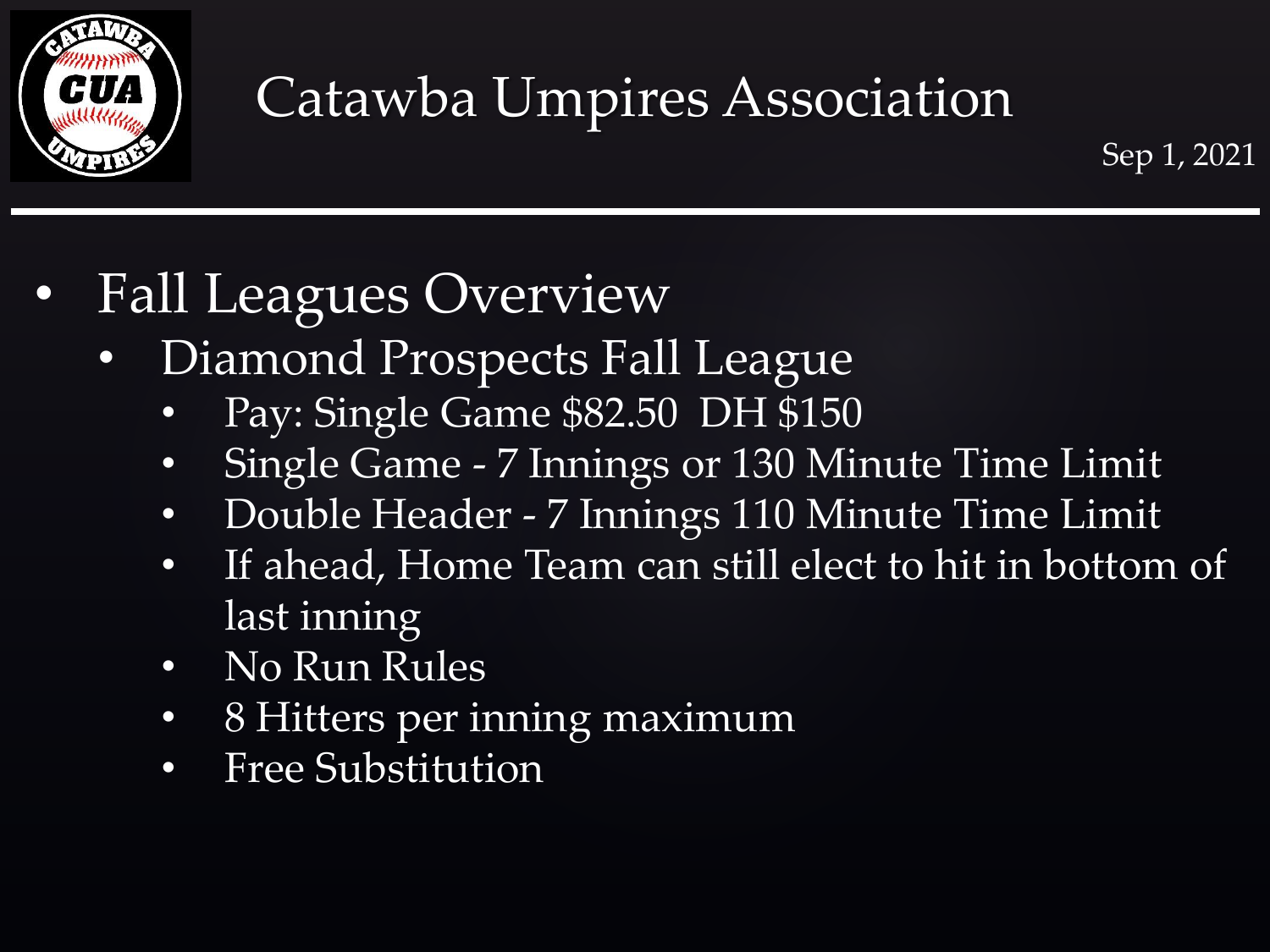

- Fall Leagues Overview
	- Bigger Than Baseball Tournament 10/9 10/10
		- Games Located at Field Day Park, Clover HS & York HS
		- Pay is \$70 per game
		- 110 Minute Time Limit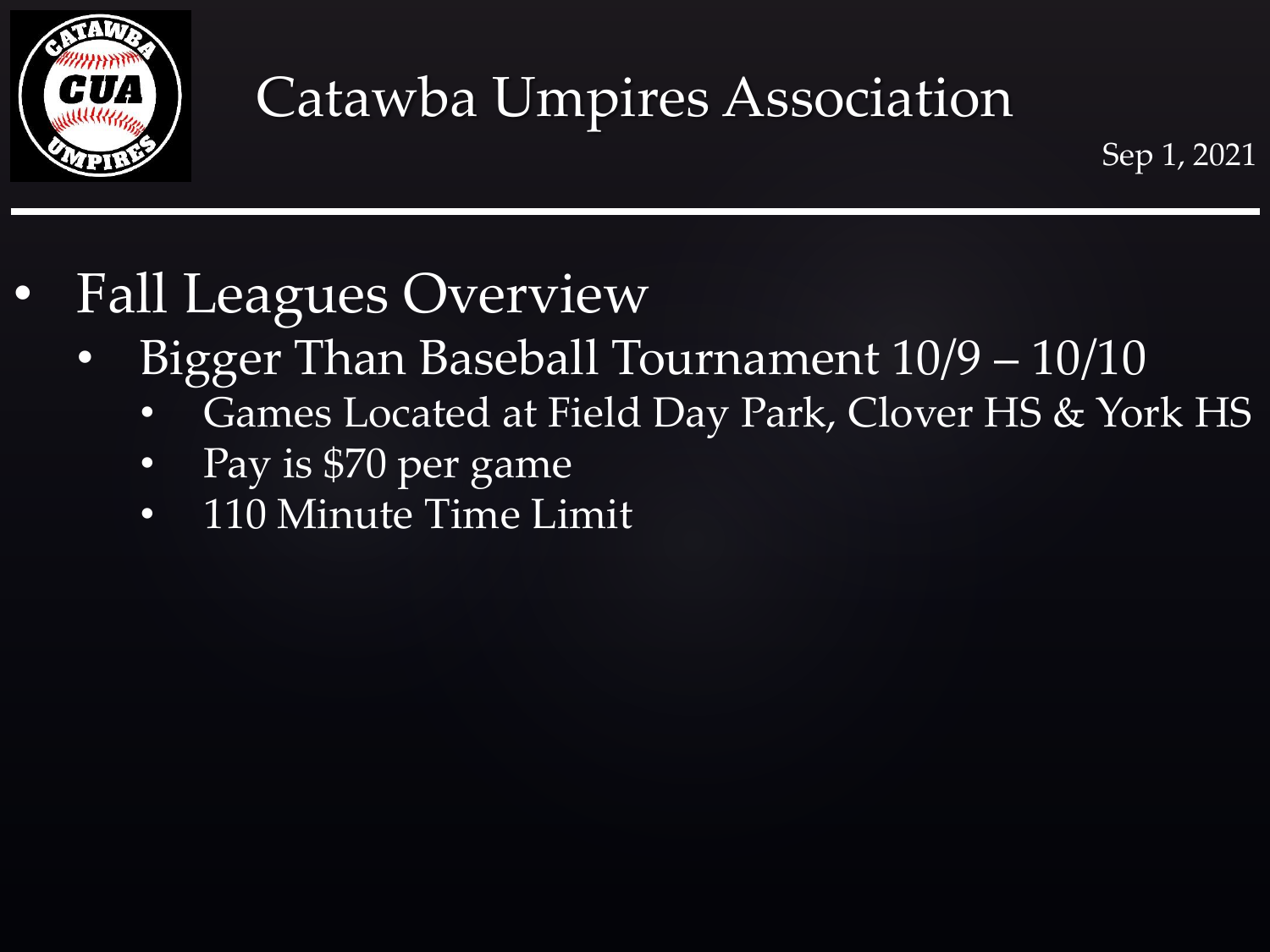

Sep 1, 2021

#### • Arbiter Blocks

- Please indicate your availability to work these Fall leagues by using the following methods:
	- 1. If you do not want to work any baseball this fall, uncheck ready to be assigned.
	- 2. If you do not want to work the Clover Rec Fall League, block off their two sites.
	- 3. If #1 is not selected, please keep your Arbiter calendar blocks up to date.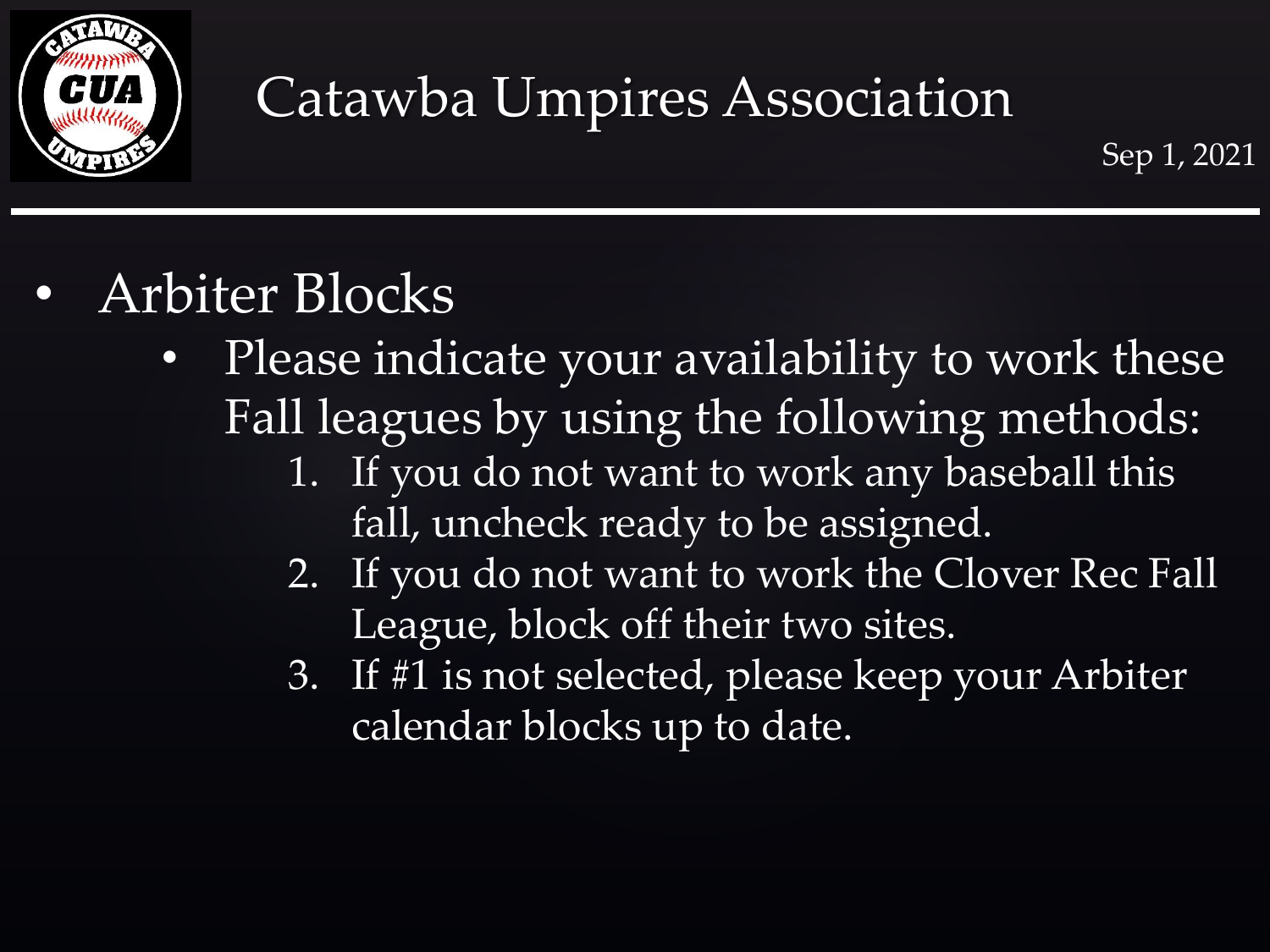

Sep 1, 2021

#### • Spring vs Fall Leagues

- Fall games are more relaxed than spring games
- Umpires should be more relaxed
- Rec Leagues are kids learning to play and volunteer coaches (e.g. Dads)
- Have fun, enjoy the cooler weather, the baseball and some extra spending money.
- Don't forget to smile and did I mention... have fun?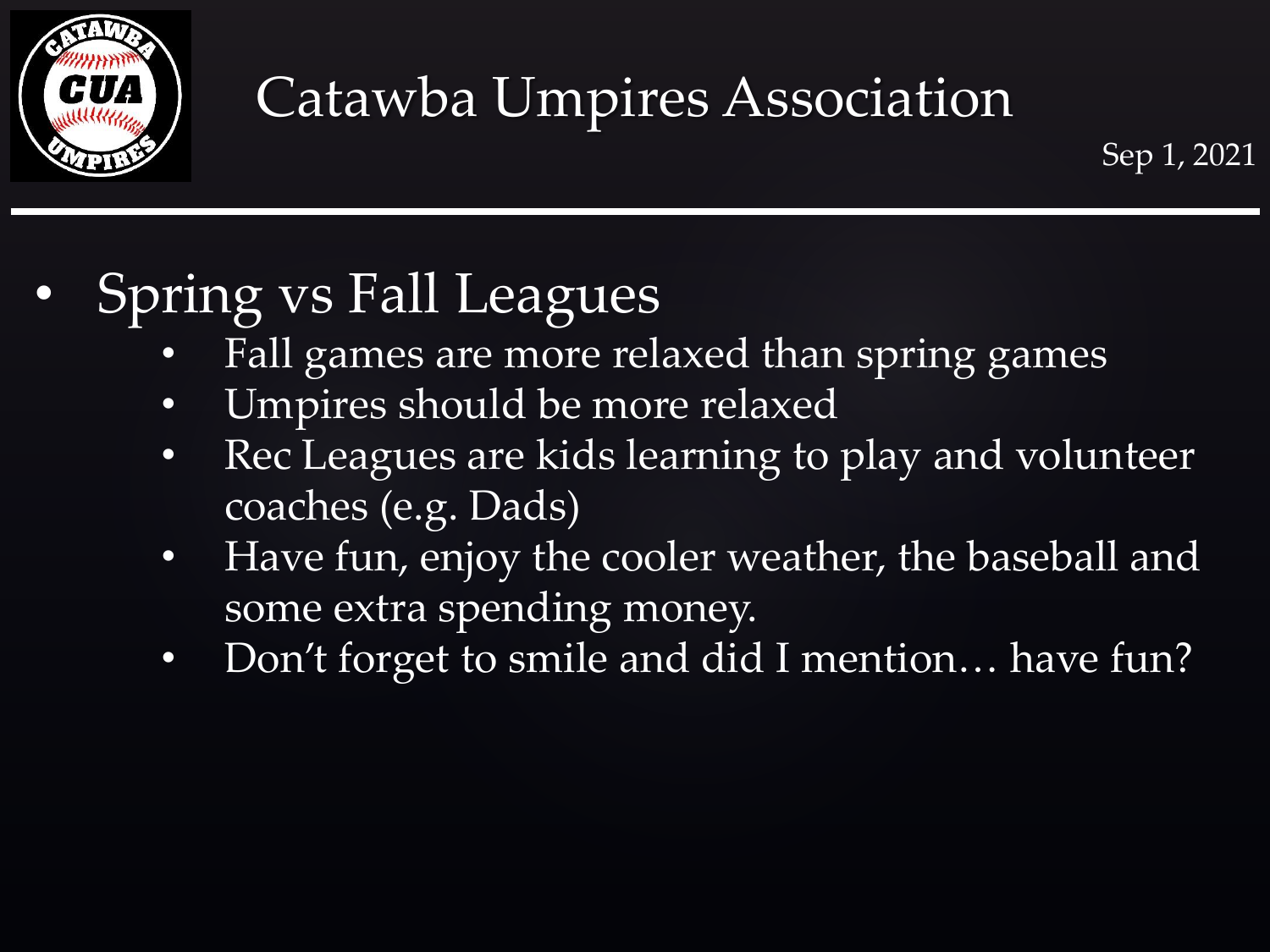

- Fall Leagues Overview
	- Payment for Fall Games
		- October  $11<sup>th</sup>$  Pay for prior games and tournament
		- Approximately November 1st Payment for remaining games
	- All games paid via Catawba Umpires and Mailed to your Arbiter address.
	- \$25 Fall Booking Fee withheld from first paycheck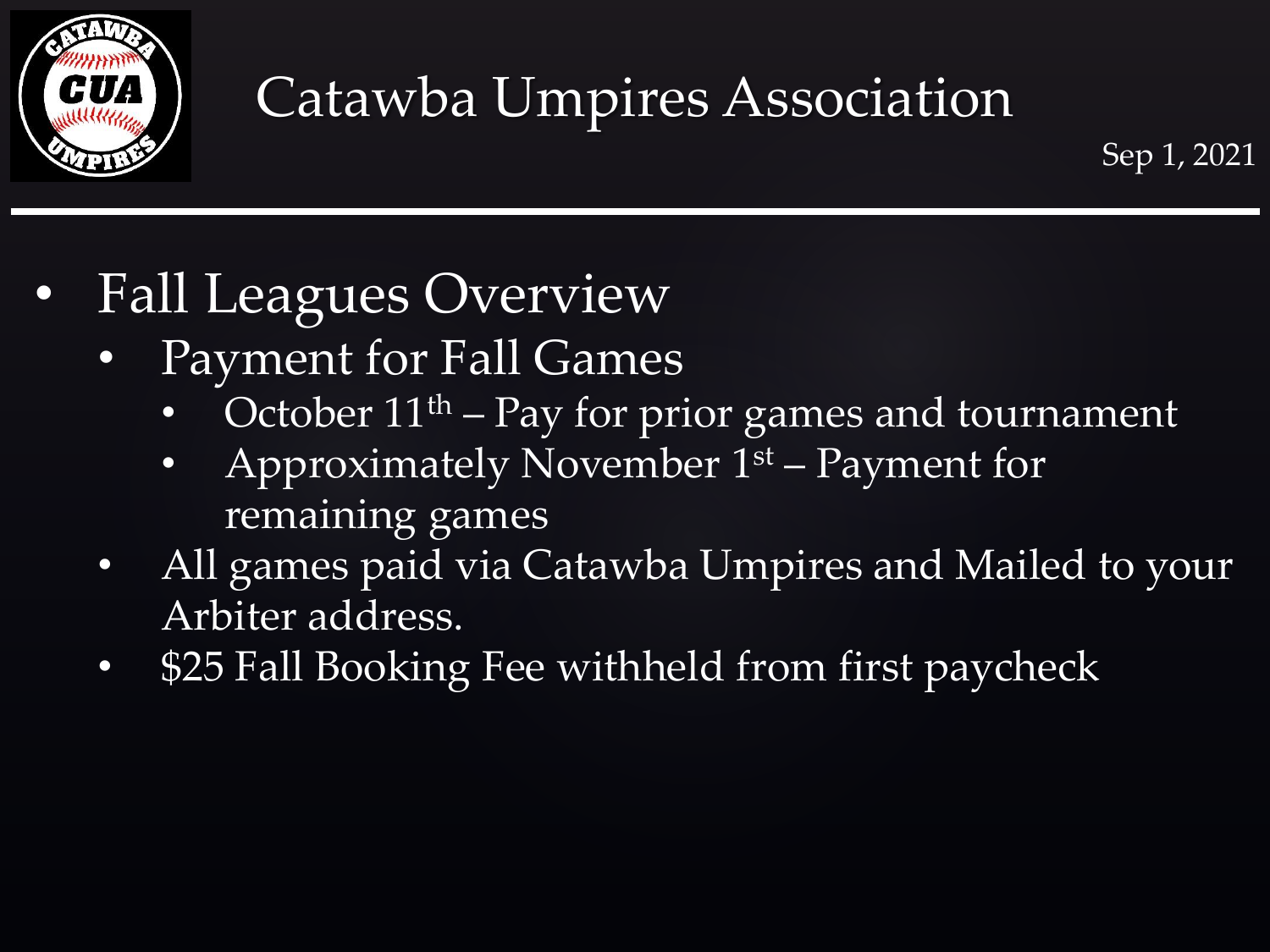

- Flexibility
	- COVID
	- Weather
	- No Diamond Prospects schedule at this time